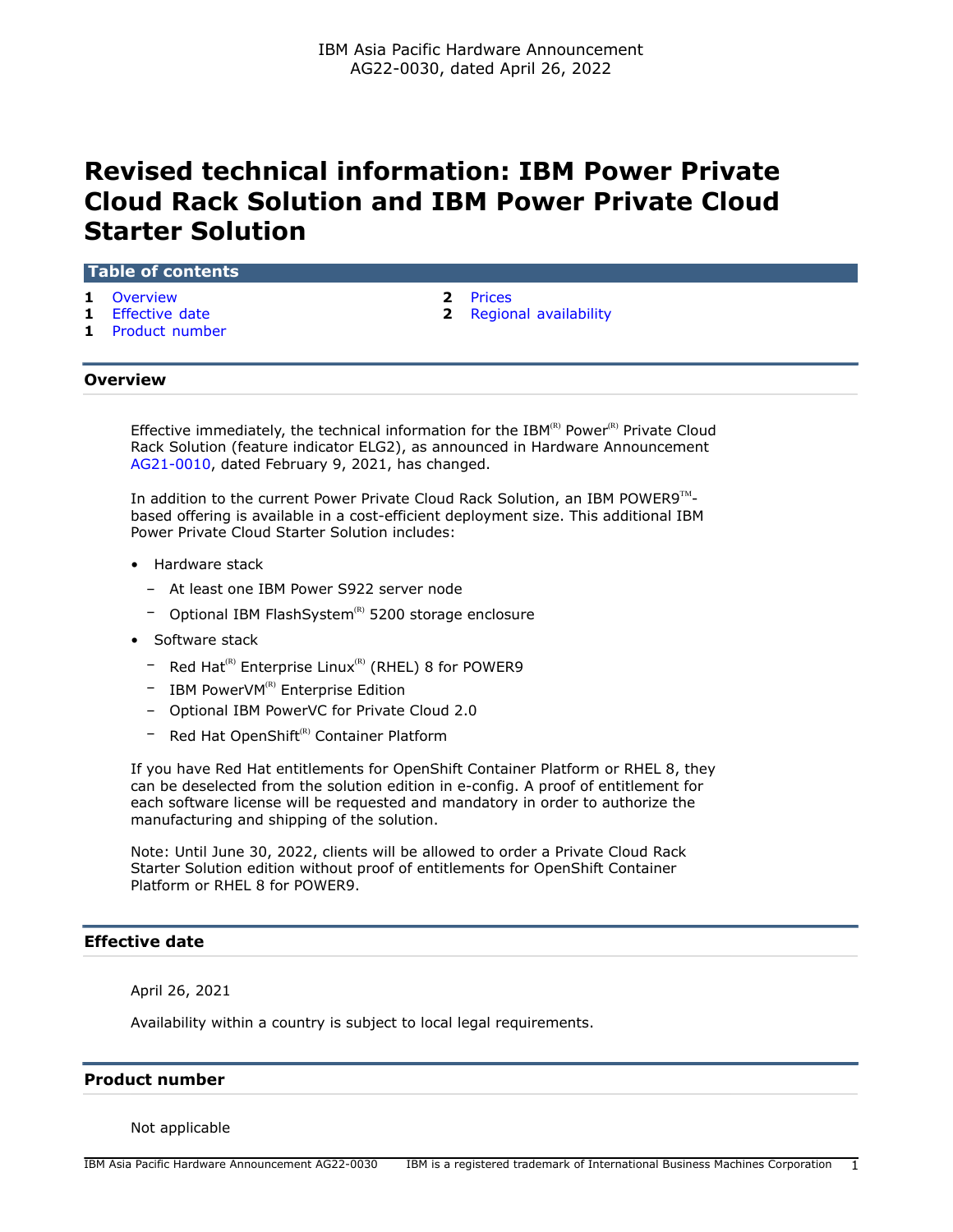# <span id="page-1-0"></span>**Prices**

For all local charges, contact your IBM representative.

#### **Passport Advantage(R)**

For Passport Advantage information and charges, contact your IBM representative, authorized IBM Business Partner, or authorized IBM Business Partner for Software ValueNet, if applicable. For additional information about the Passport Advantage Agreement, go to the [Passport Advantage and Passport Advantage Express](http://www.ibm.com/software/passportadvantage) website.

#### **IBM Global Financing**

IBM Global Financing offers competitive financing to credit-qualified clients and IBM Business Partners to assist them in acquiring IT solutions. Our offerings include financing for IT acquisition, including hardware, software, and services, from both IBM and other manufacturers or vendors. Offerings (for all client segments: small, medium, and large enterprise), rates, terms, and availability can vary by country. Contact your local IBM Global Financing organization or go to the [IBM Global](http://www.ibm.com/financing) [Financing](http://www.ibm.com/financing) website for more information.

IBM Global Financing offerings are provided through IBM Credit LLC in the United States and other IBM subsidiaries and divisions worldwide to qualified commercial and government clients. Rates are based on a client's credit rating, financing terms, offering type, equipment type and options, and may vary by country. Other restrictions may apply. Rates and offerings are subject to change, extension or withdrawal without notice.

# <span id="page-1-1"></span>**Regional availability**

Australia, Bangladesh, Bhutan, Brunei Darussalam, Cambodia, People's Republic of China, Christmas Island, Cocos (Keeling) Islands, Cook Islands, Fiji, Heard Island and McDonald Islands, Hong Kong, India, Indonesia, Kiribati, Republic of Korea, Lao People's Democratic Republic, Macao, Malaysia, Maldives, Mongolia, Myanmar, Nauru, Nepal, New Zealand, Niue, Norfolk Island, Papua New Guinea, Philippines, Samoa, Singapore, Solomon Islands, Sri Lanka, Taiwan, Thailand, Timor-Leste, Tokelau, Tonga, Tuvalu, and Vietnam

## *Trademarks*

POWER9 is a trademark of IBM Corporation in the United States, other countries, or both.

IBM, Power, IBM FlashSystem, PowerVM and Passport Advantage are registered trademarks of IBM Corporation in the United States, other countries, or both. Red Hat and OpenShift are registered trademarks of Red Hat Inc. in the U.S. and other countries.

The registered trademark Linux® is used pursuant to a sublicense from the Linux Foundation, the exclusive licensee of Linus Torvalds, owner of the mark on a worldwide basis.

Other company, product, and service names may be trademarks or service marks of others.

#### *Terms of use*

IBM products and services which are announced and available in your country can be ordered under the applicable standard agreements, terms, conditions, and prices in effect at the time. IBM reserves the right to modify or withdraw this announcement at any time without notice. This announcement is provided for your information only.Reference to other products in this announcement does not necessarily imply those products are announced, or intend to be announced, in your country.Additional terms of use are located at